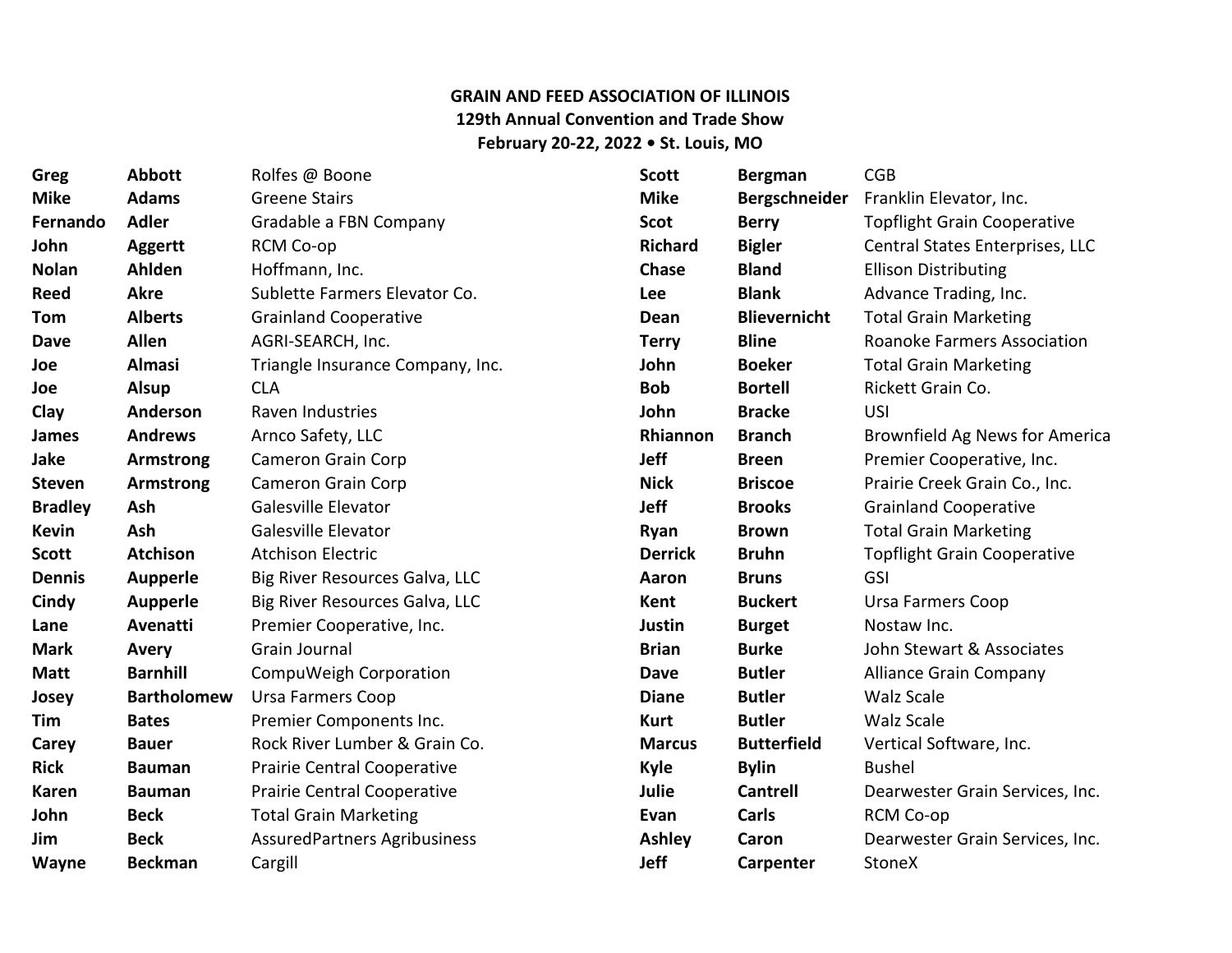| <b>Brett</b>    | <b>Caulkins</b>   | Vertical Software, Inc.                      | <b>Scott</b>    | <b>DeVries</b>   | Maplehurst Farms, Inc.                  |
|-----------------|-------------------|----------------------------------------------|-----------------|------------------|-----------------------------------------|
| <b>Scott</b>    | Chant             | Safe Grain/Maxi-Tronic, Inc.                 | Dan             | <b>Dickinson</b> | Kyle Erwin Construction                 |
| <b>Duane</b>    | Chaon             | Prairie Land Millwright Services, Inc.       | <b>Scott</b>    | <b>Docherty</b>  | Western Grain Marketing, LLC            |
| Coleman         | <b>Charles</b>    | Koehl Bros                                   | <b>Denise</b>   | <b>Docherty</b>  | Western Grain Marketing, LLC            |
| <b>Doug</b>     | <b>Childers</b>   | <b>ADM Grain Company</b>                     | <b>Doug</b>     | <b>Donner</b>    | <b>Ruff Brothers Grain Company</b>      |
| <b>Julie</b>    | Christensen       | <b>Bushel</b>                                | <b>Jennifer</b> | Down             | FS GRAIN, LLC                           |
| <b>Marcus</b>   | Christensen       | The Scoular Company                          | <b>Dustin</b>   | <b>Drake</b>     | Drake Inc.                              |
| <b>Reid</b>     | Clary             | AssuredPartners Agribusiness                 | <b>Riley</b>    | <b>Duckworth</b> | <b>Illinois Association FFA</b>         |
| Angela          | <b>Collier</b>    | Midwest Energy Alliance, LLC                 | <b>Blake</b>    | <b>Ducote</b>    | <b>EXTRON AgTECT</b>                    |
| Herman          | <b>Collier</b>    | Midwest Energy Alliance, LLC                 | <b>Blake</b>    | <b>Duden</b>     | AGI                                     |
| <b>Michelle</b> | Cooney            | <b>Illinois State University</b>             | Chad            | <b>Dudley</b>    | <b>GROWMARK Commercial Construction</b> |
| <b>Deb</b>      | Coontz            | Grain Journal                                | <b>Eric</b>     | Dunn             | <b>LCDM</b> Corp                        |
| <b>Andrew</b>   | <b>Craig</b>      | Hudson Grain Co., Inc.                       | <b>Rick</b>     | <b>Eades</b>     | Central Illinois Scale Co.              |
| Jeff            | <b>Cravens</b>    | GSI                                          | Phil            | <b>Endress</b>   | <b>Macon Construction</b>               |
| Paul            | Crombie           | <b>Elkhart Grain Company</b>                 | Jim             | <b>English</b>   | Gardiner + Company CPAs                 |
| Doug            | <b>Cropp</b>      | Premier Cooperative, Inc.                    | Anjie           | Erbsen           | <b>Compeer Financial</b>                |
| <b>James</b>    | Crosby            | Tick Tock Energy, Inc.                       | Connor          | Erbsen           | Iowa State University                   |
| Adam            | Crutchley         | Hasselberg Grebe Snodgrass Urban & Wentworth | Kent            | <b>Erhardt</b>   | CoBank                                  |
| Aaron           | <b>Curtis</b>     | MID-CO COMMODITIES, INC.                     | <b>Bart</b>     | <b>Ericson</b>   | McNabb Grain Co.                        |
| J.B.            |                   | Daughenbaugh Alliance Grain Company          | Louie           | Ervin            | Latham, Ervin, Vognsen & Associates     |
| Tim             | <b>Davis</b>      | Scoular Company                              | <b>Todd</b>     | <b>Etheridge</b> | <b>CLA</b>                              |
| <b>Scott</b>    | Day               | Maplehurst Farms, Inc.                       | <b>Mike</b>     | <b>Etienne</b>   | <b>CHS Elburn</b>                       |
| Amanda          | Day               | <b>Maplehurst Farms</b>                      | <b>Tyler</b>    | <b>Fabrizius</b> | <b>CHS Elburn</b>                       |
| Leland          | Dean              | DeLand Farmers Co-op Grain                   | Sara            | Fahrenholtz      | <b>ADM Grain Company</b>                |
| <b>Ashley</b>   | <b>Dearwester</b> | Dearwester Grain Services, Inc.              | Levi            | <b>Farrell</b>   | FSS Inc.                                |
| <b>Nick</b>     | <b>Dearwester</b> | Dearwester Grain Services, Inc.              | Phil            | <b>Farrell</b>   | <b>CHS Elburn</b>                       |
| <b>Matt</b>     | <b>Dearwester</b> | Dearwester Grain Services, Inc.              | <b>Steve</b>    | Feeney           | Prairie Central Cooperative             |
| Cory            | <b>Deckard</b>    | Roanoke Farmers Association                  | Calla           | Fehr             | <b>Roanoke Farmers Association</b>      |
| <b>Jeffrey</b>  | <b>Decker</b>     | <b>Grain Handling Safety Council</b>         | <b>Robb</b>     | <b>Fintin</b>    | <b>Ursa Farmers Coop</b>                |
| Kim             | <b>Decker</b>     | <b>Grain Handling Safety Council</b>         | <b>Craig</b>    | <b>Fiorito</b>   | Sikich, LLP                             |
| Rafael          | <b>Delgado</b>    | <b>GROWMARK Commercial Construction</b>      | <b>Jeff</b>     | <b>Fjelstul</b>  | Valley View Agri                        |
| Kyla            | <b>DeOrnellas</b> | <b>Heiress Promotions</b>                    | Lori            | <b>Flach</b>     | <b>Total Grain Marketing</b>            |
| Ron             | <b>DeOrnellas</b> | <b>Heiress Promotions</b>                    | <b>Nick</b>     | <b>Flynn</b>     | <b>Automated Electric and Service</b>   |
| Jim             | <b>Deters</b>     | <b>Total Grain Marketing</b>                 | Jesse           | <b>Foster</b>    | <b>CCS Group LLC</b>                    |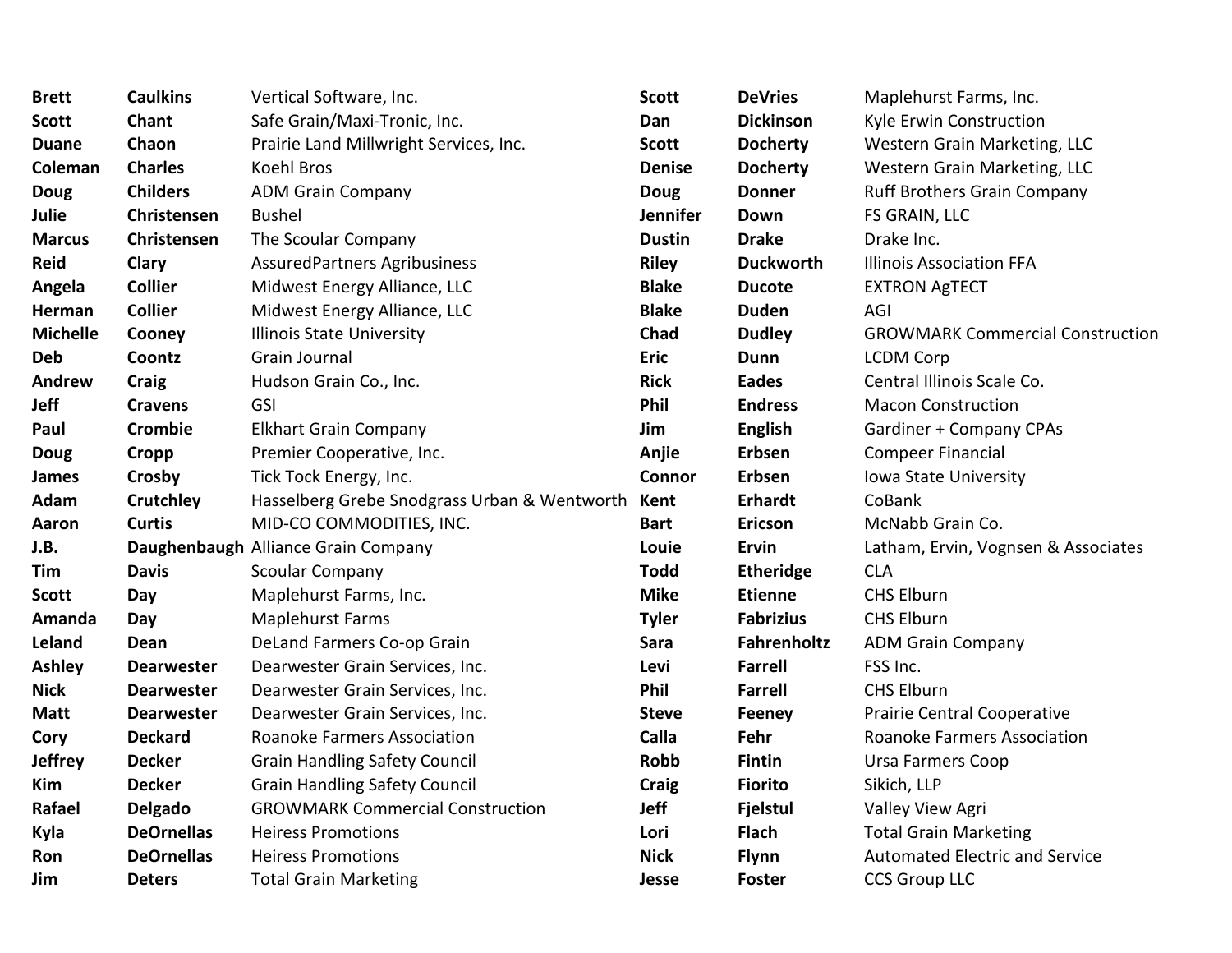| Ryan            | Fox              | Central Illinois Scale Co.                   | Reyne          | Hartkemeyer        | Top Ag Cooperative, Inc.           |
|-----------------|------------------|----------------------------------------------|----------------|--------------------|------------------------------------|
| <b>Brad</b>     | Fryburger        | Southern IL Scale                            | Jim            | <b>Harvey</b>      | Triangle Insurance Company, Inc.   |
| Ben             | <b>Fuller</b>    | AgVision                                     | <b>Troy</b>    | <b>Hasselbring</b> | Cissna Park Coop                   |
| <b>Christie</b> | Gajewski         | Top Ag Cooperative, Inc.                     | Jon            | <b>Hauge</b>       | MID-CO COMMODITIES, INC.           |
| <b>Tom</b>      | Garringer        | Premier Components Inc.                      | <b>Brian</b>   | <b>Heggie</b>      | Louis Dreyfus Company              |
| Shawn           | Gearhart         | <b>Brock Grain Systems</b>                   | <b>Mark</b>    | Heil               | <b>Prairie Central Cooperative</b> |
| Lance           | Gehlbach         | <b>Grainland Cooperative</b>                 | <b>Austin</b>  | <b>Heim</b>        | Marquis Grain Inc. - Hennepin, IL  |
| <b>Duane</b>    | Geiger           | <b>Warrior MFG</b>                           | <b>Mike</b>    | Henderson          | <b>Total Grain Marketing</b>       |
| <b>Warren</b>   | Gerdes           | Grain Flo, Inc.                              | <b>Eric</b>    | Henlon             | <b>Specialized Coatings</b>        |
| Sam             | Germer           | Safety Made Simple, LLC                      | <b>Brandt</b>  | <b>Henness</b>     | Consolidated Grain & Barge Co.     |
| Don             | Giamanco         | Metro Contract Services Corp.                | <b>Michael</b> | <b>Herzog</b>      | Rumbold & Kuhn, Inc.               |
| <b>Matt</b>     | Giarelli         | Gradable a FBN Company                       | Jeany          | <b>Hesse</b>       | Raven Industries                   |
| <b>Steve</b>    | Ginter           | Sukup Manufacturing Co.                      | <b>Brian</b>   | <b>Hettel</b>      | FS GRAIN, LLC                      |
| <b>Tracy</b>    | Gordon           | Sioux Steel Company                          | Alan           | Hingson            | Heritage Grain Cooperative         |
| <b>Brent</b>    | Graham           | Rumbold & Kuhn, Inc.                         | Paula          | Hingson            | Heritage Grain Cooperative         |
| <b>Daniel</b>   | Grant            | Farm Week/IL Farm Bureau                     | <b>Bryce</b>   | Hinkelman          | Maplehurst                         |
| <b>Steve</b>    | Granzow          | FSS Inc.                                     | Jesse          | Hinshaw            | Prairie Central Cooperative        |
| Jim             | Grebe            | Hasselberg Grebe Snodgrass Urban & Wentworth | <b>Matt</b>    | Hinshaw            | Prairie Central Cooperative        |
| <b>Doug</b>     | Green            | <b>Ursa Farmers Coop</b>                     | Cary           | Hinton             | <b>Topflight Grain Cooperative</b> |
| <b>Dave</b>     | <b>Griffiths</b> | Consolidated Grain & Barge Co.               | Jaki           | <b>Hinton</b>      | <b>Topflight Grain Cooperative</b> |
| Glen            | Grimm            | Constellation                                | Aaron          | <b>Hoerr</b>       | <b>MLH Futures</b>                 |
| Pennie          | Groezinger       | Pearl City Elevator                          | <b>Darin</b>   | <b>Hofbauer</b>    | <b>Compeer Financial</b>           |
| Roger           | Gustafson        | Ludlow Cooperative Elevator Co.              | Justin         | <b>Hoffman</b>     | <b>Ursa Farmers Coop</b>           |
| <b>Diane</b>    | Gustafson        | Ludlow Cooperative Elevator Co.              | Justin         | <b>Hofstetter</b>  | C-TEC AG                           |
| Ty              | Hadwiger         | The Scoular Company                          | John           | Hogan              | Heritage Grain Cooperative         |
| Cole            | <b>Halbleib</b>  | <b>EXTRON AgTECT</b>                         | Jake           | <b>Holmes</b>      | Tapco, Inc.                        |
| Renae           | <b>Halverson</b> | <b>CHS Elburn</b>                            | Bo             | Holsapple          | <b>Total Grain Marketing</b>       |
| <b>Spencer</b>  | Hammer           | Software Solutions Integrated, LLC           | Kim            | Holsapple          | <b>Total Grain Marketing</b>       |
| Sam             | <b>Hardwick</b>  | Louis Dreyfus Company                        | Ryan           | <b>Horsfield</b>   | Gavilon Grain, LLC                 |
| <b>Mike</b>     | Harmon           | <b>CHS Elburn</b>                            | <b>Dave</b>    | <b>Horton</b>      | Sukup Manufacturing Co.            |
| John            | <b>Harris</b>    | <b>Alliance Grain Company</b>                | <b>Sumer</b>   | Horton             | <b>Greene Stairs</b>               |
| <b>Kurt</b>     | <b>Harris</b>    | CoBank                                       | Andrew         | <b>Huber</b>       | Triangle Insurance Company, Inc.   |
| <b>Scott</b>    | <b>Harris</b>    | Harris Companies, Inc.                       | <b>Mike</b>    | <b>Huber</b>       | Bradfordton Co-op Assn., Inc.      |
| <b>Kevin</b>    | Hartkemeyer      | Top Ag Cooperative, Inc.                     | Justin         | <b>Huff</b>        | University of Illinois             |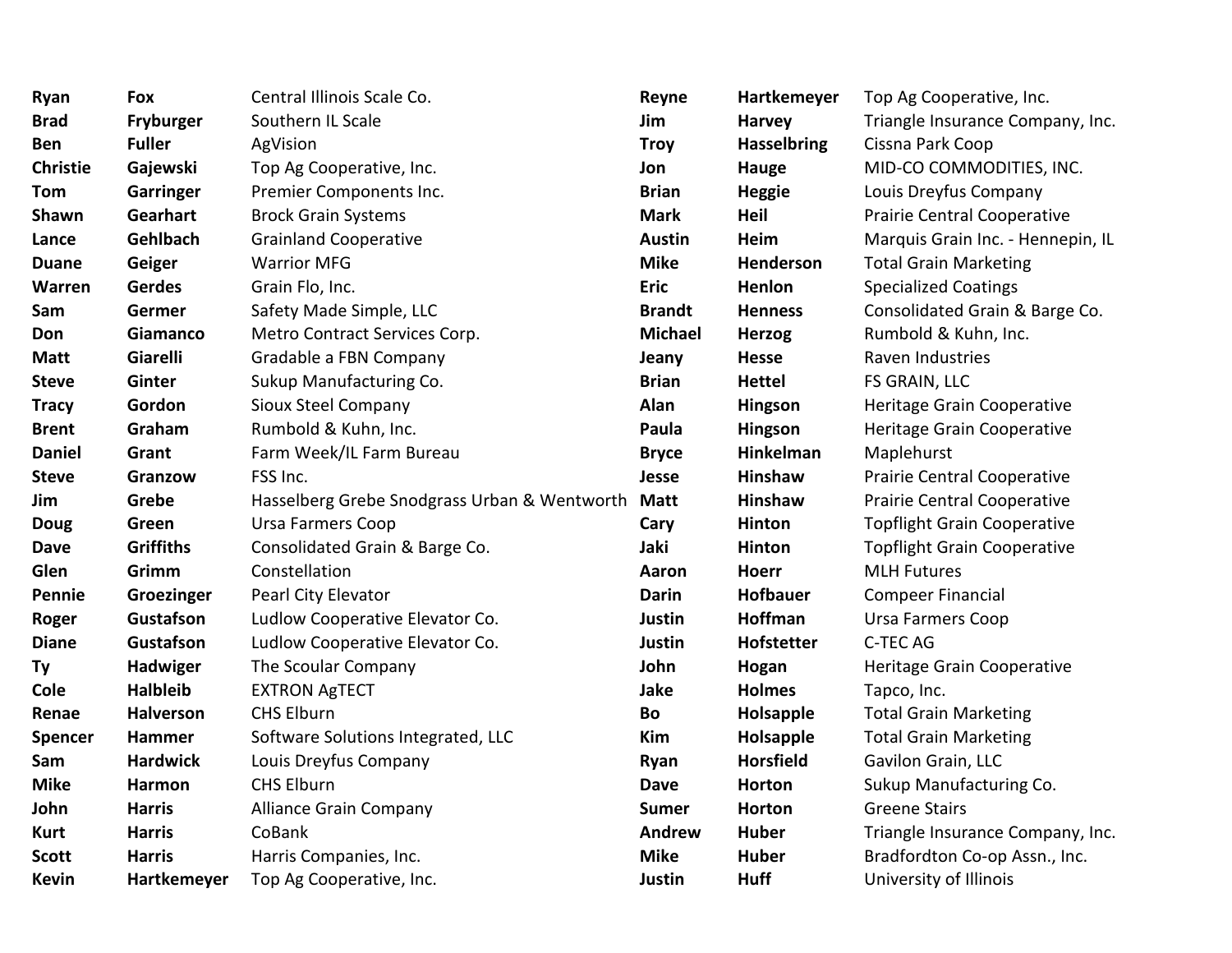| Janae           | <b>Hughes</b>     | Dunbar, Breitweiser & Co., LLP                      | Kirsten        | <b>Knuppel</b>  | Grain Bin Supply Co.                      |
|-----------------|-------------------|-----------------------------------------------------|----------------|-----------------|-------------------------------------------|
| <b>Steve</b>    | <b>Huisinga</b>   | DeLand Farmers Co-op Grain                          | <b>Bryan</b>   | <b>Knuppel</b>  | Grain Bin Supply Co.                      |
| <b>C.P.</b>     | <b>Hunt</b>       | <b>Fairbanks Scales</b>                             | Jake           | <b>Koester</b>  | <b>Atchison Electric</b>                  |
| <b>Tony</b>     | <b>Ielase</b>     | Farmers Grain Co. of Dorans                         | Adam           | Kohlmann        | CIH                                       |
| <b>Mike</b>     | <b>Jackson</b>    | <b>Grainland Cooperative</b>                        | <b>Dave</b>    | <b>Kunken</b>   | RCM Co-op                                 |
| <b>Brad</b>     | <b>Jackson</b>    | Dodge Industrial                                    | <b>Brian</b>   | <b>Kunz</b>     | Top Ag Cooperative, Inc.                  |
| <b>Spencer</b>  | Janssen           | Litchfield Farmers Grain & Livestock Co., Inc.      | Lynn           | Kunz            | Top Ag Cooperative, Inc.                  |
| <b>Brennan</b>  | Jensen            | M & M Service Company                               | Rodney         | Landau          | <b>Alliance Grain Company</b>             |
| John "JJ"       | Johnson           | <b>Topflight Grain Cooperative</b>                  | Ed             | <b>LaPreze</b>  | Pepper Maintenance Systems                |
| <b>Scott</b>    | Johnson           | Northern Partners Coop                              | <b>Kelley</b>  | Lawhorn         | <b>Topflight Grain Cooperative</b>        |
| Dana            | Johnson           | McPherson Concrete Storage Systems                  | Dane           | Lawhorn         | <b>Topflight Grain Cooperative</b>        |
| Lisa            | Johnsrud          | <b>Compeer Financial</b>                            | Bill           | Lawson          | <b>ASG Elevator</b>                       |
| <b>Scott</b>    | Jones             | Ludlow Cooperative Elevator Co.                     | <b>Jeff</b>    | Leong           | <b>DTN</b>                                |
| <b>Jeff</b>     | Jones             | <b>AssuredPartners Agribusiness</b>                 | <b>Mark</b>    | Lewis           | <b>ASG Elevator</b>                       |
| <b>Jeff</b>     | <b>Kaeb</b>       | <b>Grainland Cooperative</b>                        | <b>Diane</b>   | Lindgren        | Midwest Publishing & Marketing            |
| <b>Michael</b>  | <b>Kaeb</b>       | Goodwine Co-op Grain Co.                            | Jim            | Lindgren        | Midwest Publishing & Marketing            |
| Bill            | Kane              | Farmers Grain Company of Roseville                  | Jamie          | Lindley         | Rumbold & Kuhn, Inc.                      |
| Linda           | Kane              | Farmers Grain Company of Roseville                  | <b>Dave</b>    | Livermore       | <b>Farmers Grain Company of Roseville</b> |
| Joseph          | <b>Kapraun</b>    | GROWMARK, Inc.                                      | <b>Sheila</b>  | Livermore       | Farmers Grain Company of Roseville        |
| LaTonya         | <b>Keaton</b>     | CoBank                                              | Joe            | Logsdon         | Tremont Co-op Grain Co.                   |
| <b>Christin</b> | <b>Keeffer</b>    | Pearl City Elevator                                 | <b>Candice</b> | Logsdon         | Tremont Co-op Grain Co.                   |
| <b>Dave</b>     | <b>Kerber</b>     | <b>CHS Elburn</b>                                   | Ron            | <b>Loker</b>    | JMI Covers, LLC                           |
| <b>Thomas</b>   | <b>Ketsenburg</b> | ABB                                                 | <b>Drew</b>    | Long            | Sikich, LLP                               |
| Pete            | <b>Kiel</b>       | Consolidated Grain & Barge Co.                      | <b>Michael</b> | Long            | <b>CHS Elburn</b>                         |
| <b>Brian</b>    | Kierna            | The DeLong Company                                  | Randy          | Longbrake       | Valley View Agri                          |
| Shawn           | <b>Kinkade</b>    | Premier Cooperative, Inc.                           | <b>Stacey</b>  | Longfellow      | Heritage Grain Cooperative                |
| Gayle           | <b>Kistler</b>    | <b>Specialized Coatings</b>                         | Gabe           | Lorack          | Consolidated Grain & Barge Co.            |
| <b>Jerry</b>    | <b>Kistler</b>    | <b>Specialized Coatings</b>                         | <b>Dustin</b>  | Loseke          | The Scoular Company                       |
| Ryan            | Kitzhaber         | Hasselberg Grebe Snodgrass Urban & Wentworth Marjie |                | Loudenburg      | Rumbold & Kuhn, Inc.                      |
| Jim             | Klokkenga         | <b>Grainland Cooperative</b>                        | Luke           | Lovgren         | <b>Illinois State University</b>          |
| <b>Ben</b>      | <b>Knapp</b>      | Dunbar, Breitweiser & Co., LLP                      | <b>Bob</b>     | Luitjohan       |                                           |
| <b>Robert</b>   | <b>Knudsen</b>    | <b>Fairbanks Scales</b>                             | <b>Matt</b>    | <b>Lurkins</b>  | GROWMARK, Inc.                            |
| Ken             | <b>Knuppel</b>    | Grain Bin Supply Co.                                | Dan            | <b>Magarity</b> | <b>Roanoke Farmers Association</b>        |
| Joel            | Knuppel           | Grain Bin Supply Co.                                | <b>Bob</b>     | <b>Magarity</b> | <b>Automated Electric and Service</b>     |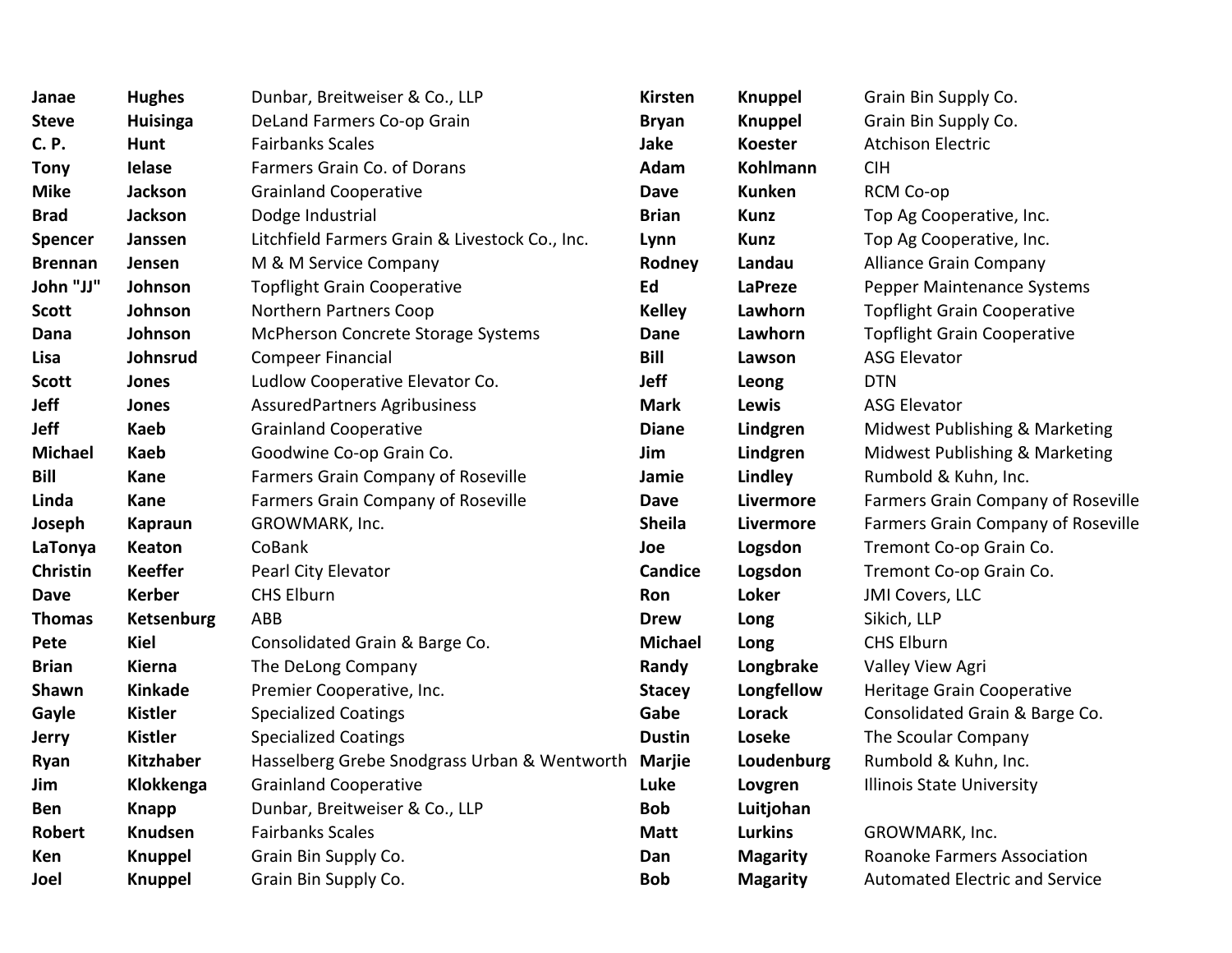| Aaron         | <b>Maher</b>      | Rumbold & Kuhn, Inc.                   | <b>April</b>   | Morgan          | <b>Topflight Grain Cooperative</b> |
|---------------|-------------------|----------------------------------------|----------------|-----------------|------------------------------------|
| Alan          | <b>Martell</b>    | <b>USI Insurance</b>                   | <b>Mike</b>    | <b>Morgan</b>   | <b>Topflight Grain Cooperative</b> |
| Gail          | <b>Martin</b>     | Nostaw Inc.                            | Adam           | <b>Moritz</b>   | <b>Alliance Grain Company</b>      |
| Greg          | <b>Martinelli</b> | Ag Sales Professionals                 | Jamison        | <b>Mosley</b>   | Compeer Financial                  |
| Joe           | <b>Mauck</b>      | <b>ADM</b>                             | Peter          | <b>Mougey</b>   | Constellation                      |
| <b>Jeff</b>   | <b>Mauck</b>      | <b>ADM Grain Company</b>               | Pete           | <b>Mueller</b>  | FSS Inc.                           |
| <b>Mark</b>   | <b>Maxheimer</b>  | <b>Elkhart Grain Company</b>           | Gracie         | <b>Murphy</b>   | <b>Illinois Association FFA</b>    |
| <b>Suzann</b> | <b>Maxheimer</b>  | <b>Elkhart Grain Company</b>           | <b>Matt</b>    | <b>Nesbitt</b>  | Valley View Agri                   |
| Jason         | May               | Hrvyst                                 | <b>Dennis</b>  | <b>Neuhaus</b>  | GROWMARK, Inc.                     |
| <b>Mark</b>   | <b>McCartney</b>  | M & M Grain Dryer Service              | <b>Craig</b>   | <b>Nichols</b>  | <b>Painters USA</b>                |
| Jack          | <b>McCormick</b>  | GROWMARK, Inc.                         | <b>Matt</b>    | <b>Nichols</b>  | Painters USA                       |
| <b>Chris</b>  | <b>McMillan</b>   | Rolfes @ Boone                         | <b>Richard</b> | <b>Noll</b>     | Valley View Agri                   |
| <b>Todd</b>   | <b>McTaggart</b>  | Evergreen FS, Inc.                     | Roxanne        | <b>Novak</b>    | Prairie Central Cooperative        |
| <b>Austin</b> | <b>McWhorter</b>  | <b>Total Grain Marketing</b>           | <b>Mary</b>    | O'Connor        | Sikich, LLP                        |
| <b>Steve</b>  |                   | Meentemeyer Top Ag Cooperative, Inc.   | <b>Troy</b>    | <b>Oehler</b>   | Grain Flo, Inc.                    |
| <b>Missy</b>  |                   | Meentemeyer Top Ag Cooperative, Inc.   | Jay            | Ohnesorge       | <b>Total Grain Marketing</b>       |
| <b>Thomas</b> | <b>Meierotto</b>  | R. J. O'Brien                          | <b>Mark</b>    | Olsen           | <b>Gamet Manufacturing</b>         |
| Ken.          | <b>Meinhart</b>   | <b>Total Grain Marketing</b>           | James          | <b>Overbeck</b> | <b>Total Grain Marketing</b>       |
| Joe           | <b>Meinhart</b>   | <b>Total Grain Marketing</b>           | Craig          | Pals            | Tick Tock Energy, Inc.             |
| John          | Meinhold          | <b>Bank of America/Merrill Lynch</b>   | <b>Andrew</b>  | Paluska         | Cargill                            |
| <b>Steve</b>  | <b>Meisch</b>     | <b>CHS Elburn</b>                      | <b>Jerry</b>   | Pankow          | Central Illinois Scale Co.         |
| <b>Steve</b>  | <b>Meister</b>    | <b>Koehl Bros</b>                      | Jason          | <b>Parker</b>   | <b>Fairbanks Scales</b>            |
| <b>Kipp</b>   | <b>Mershon</b>    | Prairie Land Millwright Services, Inc. | Andy           | <b>Parsons</b>  | <b>Topflight Grain Cooperative</b> |
| <b>Carlie</b> | <b>Mettler</b>    | University of Illinois                 | John           | <b>Pastore</b>  | <b>Compeer Financial</b>           |
| <b>Bob</b>    | <b>Mickey</b>     | Central Grain Co.                      | Joshua         | <b>Patience</b> | R. J. O'Brien                      |
| Dan           | <b>Mickey</b>     | Central Grain Co.                      | <b>Nate</b>    | <b>Pattee</b>   | Central States Enterprises, LLC    |
| <b>Albert</b> | <b>Middeke</b>    | Arnco Safety, LLC                      | <b>Blake</b>   | Perfetti        | <b>CGB</b>                         |
| Samantha      | <b>Mies</b>       | Kansas State University                | <b>Brandon</b> | Peterson        | <b>Peterson Potential LLC</b>      |
| Lori          | <b>Miller</b>     | <b>Grainland Cooperative</b>           | <b>Bryan</b>   | Peterson        | <b>Peterson Potential LLC</b>      |
| Jeff          | <b>Miller</b>     | Grain Journal                          | lan            | Peterson        | Raven Industries                   |
| Gage          | <b>Miller</b>     | University of Illinois                 | Danny          | <b>Phipps</b>   | Scheffel Boyle CPAs                |
| Grant         | <b>Minssen</b>    | University of Illinois                 | <b>Dale</b>    | Plumer          | Heritage Grain Cooperative         |
| Lee           | <b>Moore</b>      | Farmers Grain Company of Roseville     | Julie          | Plumer          | Heritage Grain Cooperative         |
| <b>Todd</b>   | <b>Morey</b>      | AGI                                    | <b>Eric</b>    | Pollmann        | Ludlow Cooperative Elevator Co.    |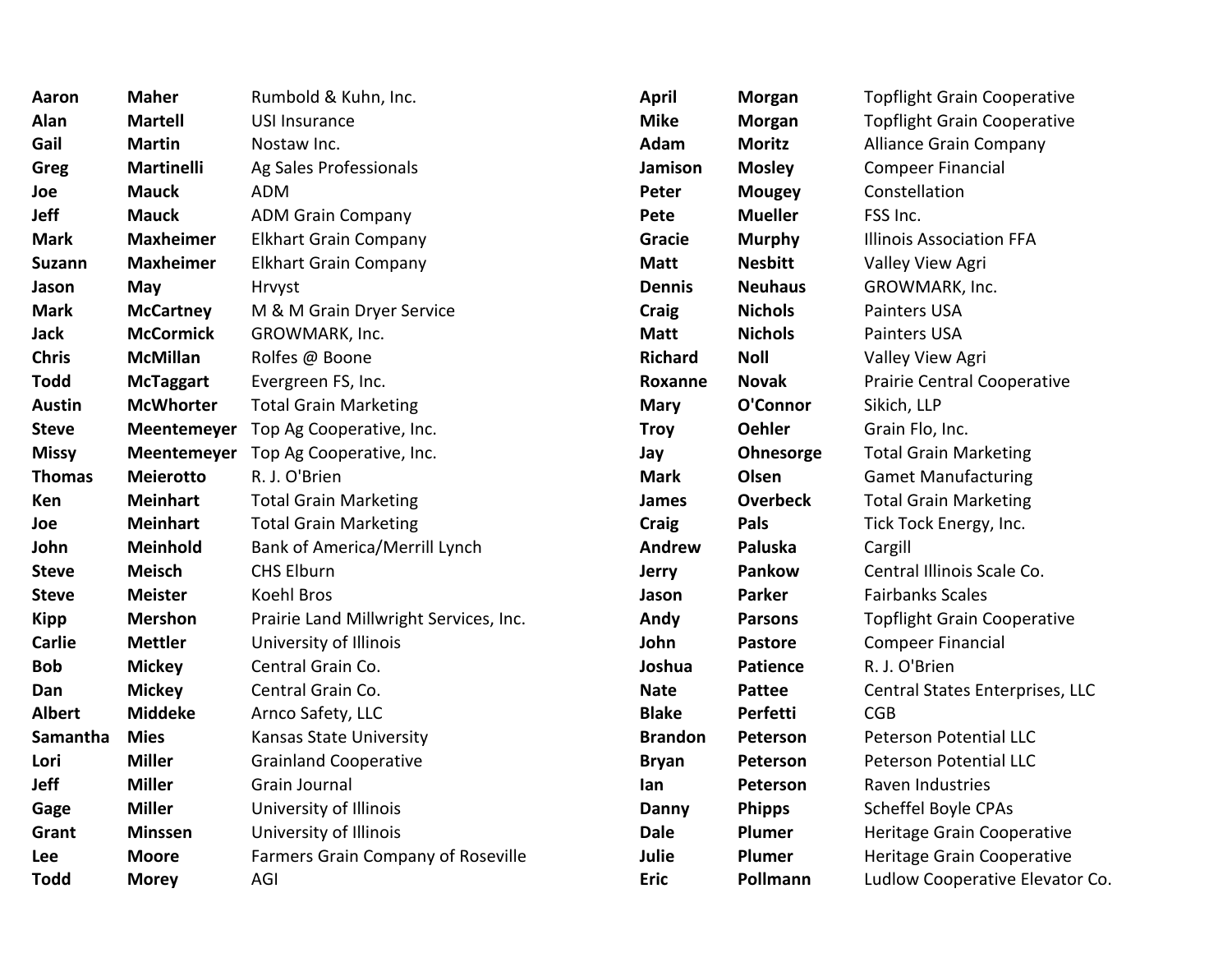| <b>Richard</b> | Pongratz          | ASI Industrial                         | <b>Nick</b>    | Rumbold            | Rumbold & Kuhn, Inc.             |
|----------------|-------------------|----------------------------------------|----------------|--------------------|----------------------------------|
| Lori           | <b>Potter</b>     | Software Solutions Integrated, LLC     | Cole           | <b>Rumbold</b>     | Rumbold & Kuhn, Inc.             |
| <b>Mike</b>    | <b>Powers</b>     | Central Illinois Scale Co.             | Ryan           | Rumbold            | Rumbold & Kuhn, Inc.             |
| <b>Michael</b> | Prachar           | Tri-States Grain Conditioning Inc.     | <b>Sheila</b>  | <b>Rumbold</b>     | Rumbold & Kuhn, Inc.             |
| <b>Terry</b>   | <b>Probst</b>     | <b>Total Grain Marketing</b>           | <b>Susan</b>   | Runyon             | Seedburo Equipment Co.           |
| <b>Katie</b>   | Rader             | GROWMARK, Inc.                         | Tom            | Runyon             | Seedburo Equipment Co.           |
| <b>Dave</b>    | Ragan             | Ragan & Associates, Inc.               | Jon            | <b>Rux</b>         | Tapco, Inc.                      |
| <b>Philip</b>  | Ramsel            | Pearl City Elevator                    | Andrea         | <b>Rygelski</b>    | CoBank                           |
| Jeff           | Randolph          | Sikich, LLP                            | <b>Brandon</b> | Sancken            | Prairie Central Cooperative      |
| Jeff           | Redman            | <b>Total Grain Marketing</b>           | <b>Julie</b>   | Sancken            | Prairie Central Cooperative      |
| Jim            | Reed              | DeLand Farmers Co-op Grain             | <b>Taylor</b>  | <b>Sauder</b>      | <b>Advance Trading</b>           |
| <b>Shalene</b> | <b>Reeves</b>     | MID-CO COMMODITIES, INC.               | <b>Trent</b>   | <b>Sauder</b>      | Advance Trading, Inc.            |
| <b>Taysha</b>  | Reitzel           | <b>DTN</b>                             | Don            | <b>Savage</b>      | <b>Ursa Farmers Coop</b>         |
| Rodney         | Rhoda             | Prairie Central Cooperative            | <b>Travis</b>  | <b>Sayers</b>      | <b>ADM Grain Company</b>         |
| Carmel         | Rhoda             | Prairie Central Cooperative            | <b>Tyler</b>   | <b>Sayers</b>      | <b>ADM Grain Company</b>         |
| <b>Trevor</b>  | <b>Richards</b>   | CompuWeigh Corporation                 | <b>Drew</b>    | <b>Schafer</b>     | Canary Systems Inc.              |
| <b>Kevin</b>   | <b>Riesberg</b>   | R. J. O'Brien                          | <b>David</b>   | <b>Schahl</b>      | <b>CLA</b>                       |
| <b>Mica</b>    | <b>Rist</b>       | Southern IL Scale                      | <b>Austin</b>  | <b>Schenkel</b>    | <b>Ruff Brothers Grain</b>       |
| <b>Richard</b> | Roach             | Maplehurst                             | <b>Brian</b>   | <b>Schieber</b>    | <b>Grainland Cooperative</b>     |
| <b>Austin</b>  | Robinson          | <b>Total Grain Marketing</b>           | <b>Amber</b>   | <b>Schiffbauer</b> | <b>Grainland Cooperative</b>     |
| <b>Matt</b>    | Robinson          | <b>Alliance Grain Company</b>          | Keith          | Schmidgall         | KDJ Sales & Service, Inc.        |
| Leroy          | Robinson          | A & J Construction of Central Illinois | <b>Dustin</b>  | Schmidgall         | KDJ Sales & Service, Inc.        |
| Ruth           | Robinson          | SmithAmundsen LLC                      | Josh           | <b>Schmidgall</b>  | KDJ Sales & Service, Inc.        |
| <b>Mark</b>    | <b>Rodruck</b>    | <b>Gardiner + Company CPAs</b>         | Jake           | Schoon             | <b>USI Insurance</b>             |
| <b>Dave</b>    | Roehm             | KDJ Sales & Service, Inc.              | Roy            | Schroeder          | Electro-Sensors, Inc.            |
| Kent           | <b>Rossmiller</b> | Dearwester Grain Services, Inc.        | <b>Brad</b>    | <b>Schuette</b>    | Stanford Grain Co.               |
| <b>Shelly</b>  | Rossmiller        | Dearwester Grain Services, Inc.        | <b>Dylan</b>   | Schulenberg        | Triangle Insurance Company, Inc. |
| <b>Dave</b>    | <b>Ruff</b>       | <b>Ruff Brothers Grain Company</b>     | <b>Terri</b>   | <b>Schuler</b>     | CoBank                           |
| <b>Brooke</b>  | Rumbold           | Rumbold & Kuhn, Inc.                   | <b>Tanner</b>  | Schwartzbach       | Maplehurst                       |
| <b>Erick</b>   | Rumbold           | Rumbold & Kuhn, Inc.                   | Paul           | Seaman             | Ludlow Cooperative Elevator Co.  |
| <b>David</b>   | <b>Rumbold</b>    | Rumbold & Kuhn, Inc.                   | <b>Mona</b>    | Seaman             | Ludlow Cooperative Elevator Co.  |
| <b>Gregg</b>   | Rumbold           | Rumbold & Kuhn, Inc.                   | Suzi           | <b>Seaton</b>      | Scheffel Boyle CPAs              |
| <b>Mark</b>    | Rumbold           | Rumbold & Kuhn, Inc.                   | <b>Steve</b>   | <b>Sebade</b>      | Commerce Bank                    |
| <b>Mike</b>    | Rumbold           | Rumbold & Kuhn, Inc.                   | <b>Chris</b>   | <b>Seegers</b>     | The DeLong Company               |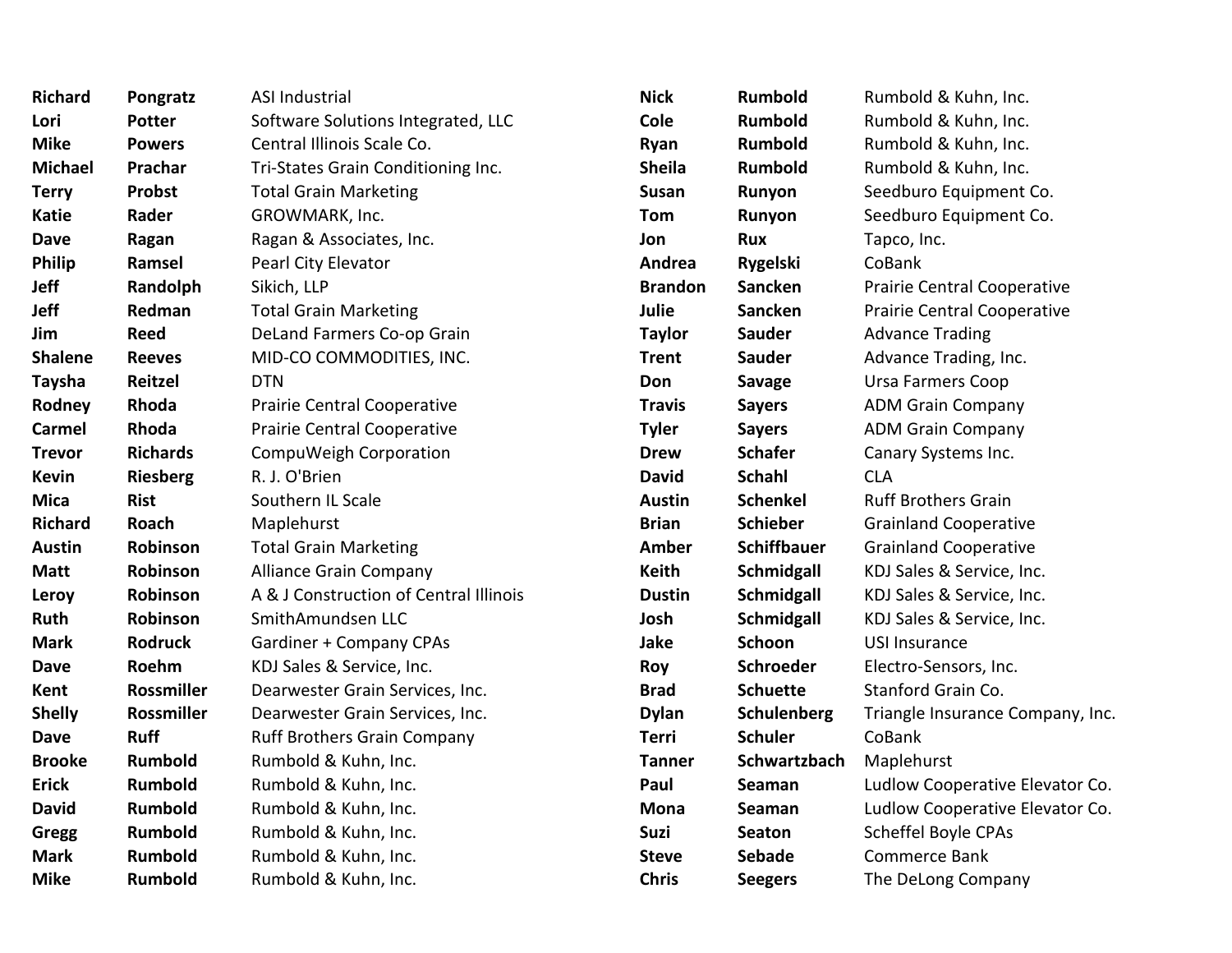| Matt           | Seiboldt          | Ingredion Incorporated                       | <b>Bob</b>     | <b>Sullivan</b> | Farmers Grain Company of Roseville        |
|----------------|-------------------|----------------------------------------------|----------------|-----------------|-------------------------------------------|
| Rob            | <b>Shaffer</b>    | <b>Roanoke Farmers Association</b>           | <b>Ben</b>     | Swanson         | Consolidated Grain & Barge Co.            |
| Jaton          | <b>Shaffer</b>    | <b>Illinois Association FFA</b>              | <b>Dereck</b>  | <b>Swanson</b>  | <b>Ursa Farmers Coop</b>                  |
| <b>Mike</b>    | <b>Shawver</b>    | <b>CIH</b>                                   | <b>Scott</b>   |                 | Swartzendruber Commerce Bank              |
| Addie          | <b>Shotts</b>     | Gradable a FBN Company                       | Carl           | <b>Swisher</b>  | 4B Components, Ltd.                       |
| <b>Cassie</b>  | Siedentop         | Prairie Creek Grain Co., Inc.                | <b>Katie</b>   | Swofford        | Advance Trading, Inc.                     |
| Chris          | Sill              | Homefield Energy                             | Tami           | <b>Tammeus</b>  | <b>Grainland Cooperative</b>              |
| <b>Dillan</b>  | Sirbaugh          | AGI                                          | Grant          | <b>Taylor</b>   | <b>Fairbanks Scales</b>                   |
| <b>Charlie</b> | Smith             | <b>ADM Grain Company</b>                     | <b>Madison</b> | <b>Thomas</b>   | <b>Lincoln Land Community College</b>     |
| Kyle           | Smith             | Triangle Insurance Company, Inc.             | Joe            | <b>Thompson</b> |                                           |
| Mark           | <b>Snider</b>     | <b>ADM Grain Company</b>                     | Jay            | <b>Timmons</b>  | DeLand Farmers Co-op Grain                |
| Kent           | <b>Sorrells</b>   | Sorrells Elevator                            | <b>Kyle</b>    | <b>Tompkins</b> | Hasselberg Grebe Snodgrass Urban & Wentwo |
| Mike           | Spillum           | AGI                                          | Sam            | <b>Trainor</b>  | Advance Trading, Inc.                     |
| Randy          | Springer          | Pepper Maintenance Systems                   | <b>Derek</b>   | <b>Trimble</b>  | <b>DeLand Farmers Grain</b>               |
| Lucas          | <b>Stark</b>      | <b>Consolidated Grain and Barge</b>          | <b>Roy</b>     | <b>Truax</b>    | Sioux Steel Company                       |
| Kyle           | <b>Starman</b>    | Ursa Farmers Coop                            | <b>Shirley</b> | <b>Truax</b>    | Sioux Steel Company                       |
| Jamie          | <b>Stein</b>      | <b>Alliance Grain Company</b>                | <b>Dennis</b>  | <b>Ulrich</b>   | Scheffel Boyle CPAs                       |
| <b>Todd</b>    | <b>Steinberg</b>  | <b>Topflight Grain Cooperative</b>           | <b>Michael</b> | <b>Ulrich</b>   | Scheffel Boyle CPAs                       |
| Alan           | <b>Steiner</b>    | Hoffmann, Inc.                               | Larisa         | Vandeloo        | Top Ag Cooperative, Inc.                  |
| Jay            | <b>Stinauer</b>   | 4B Components, Ltd.                          | <b>Alex</b>    | Vandeloo        | Top Ag Cooperative, Inc.                  |
| Cole           | <b>Stock</b>      | Western Grain Marketing, LLC                 | Jaycie         | VanKampen       | University of Illinois                    |
| Laura          | <b>Stollard</b>   | <b>Prairie Central Cooperative</b>           | Anthony        | <b>Vierling</b> | AGI                                       |
| Amey           | Stortzum          | <b>Homefield Energy</b>                      | <b>Scott</b>   | <b>Vincent</b>  | Chief Agri                                |
| Allen          | <b>Stow</b>       | Ludlow Cooperative Elevator Co.              | <b>Steve</b>   | <b>Vogel</b>    | <b>Roanoke Farmers Association</b>        |
| <b>Billie</b>  | <b>Stow</b>       | Ludlow Cooperative Elevator Co.              | <b>Travis</b>  | Vogler          | Wells Fargo Bank                          |
| <b>Nancy</b>   | <b>Stratinsky</b> | <b>Central Life Sciences</b>                 | Jim            | <b>Voigt</b>    | JFV Solutions Inc.                        |
| Bill           | <b>Streeter</b>   | Hasselberg Grebe Snodgrass Urban & Wentworth | John           | Wacker          | North American Equipment Co Inc           |
| <b>Bryce</b>   | <b>Stremming</b>  | MID-CO COMMODITIES, INC.                     | Jonathan       | <b>Waibel</b>   | <b>Parkland Community College</b>         |
| Scott          | <b>Strickland</b> | Consolidated Grain and Barge Co.             | Sarah          | <b>Waldeck</b>  | RCM Co-op                                 |
| <b>Brody</b>   | <b>Strong</b>     | Strong Elevator Service, LLC                 | <b>Kevin</b>   | Walker          | Legacy Grain Cooperative                  |
| Kevin          | <b>Strong</b>     | Strong Elevator Service, LLC                 | Robin          | <b>Walters</b>  | AGI                                       |
| Curt           | <b>Strubhar</b>   | Advance Trading, Inc.                        | <b>Michael</b> | Wanninger       | StoneX                                    |
| Hobart         | <b>Stutt</b>      | <b>River Valley Cooperative</b>              | <b>Dannis</b>  | Warf            | <b>Central Life Sciences</b>              |
| Sarah          | <b>Stutt</b>      | <b>River Valley Cooperative</b>              | <b>Mark</b>    | Warner          | Arnco Safety, LLC                         |